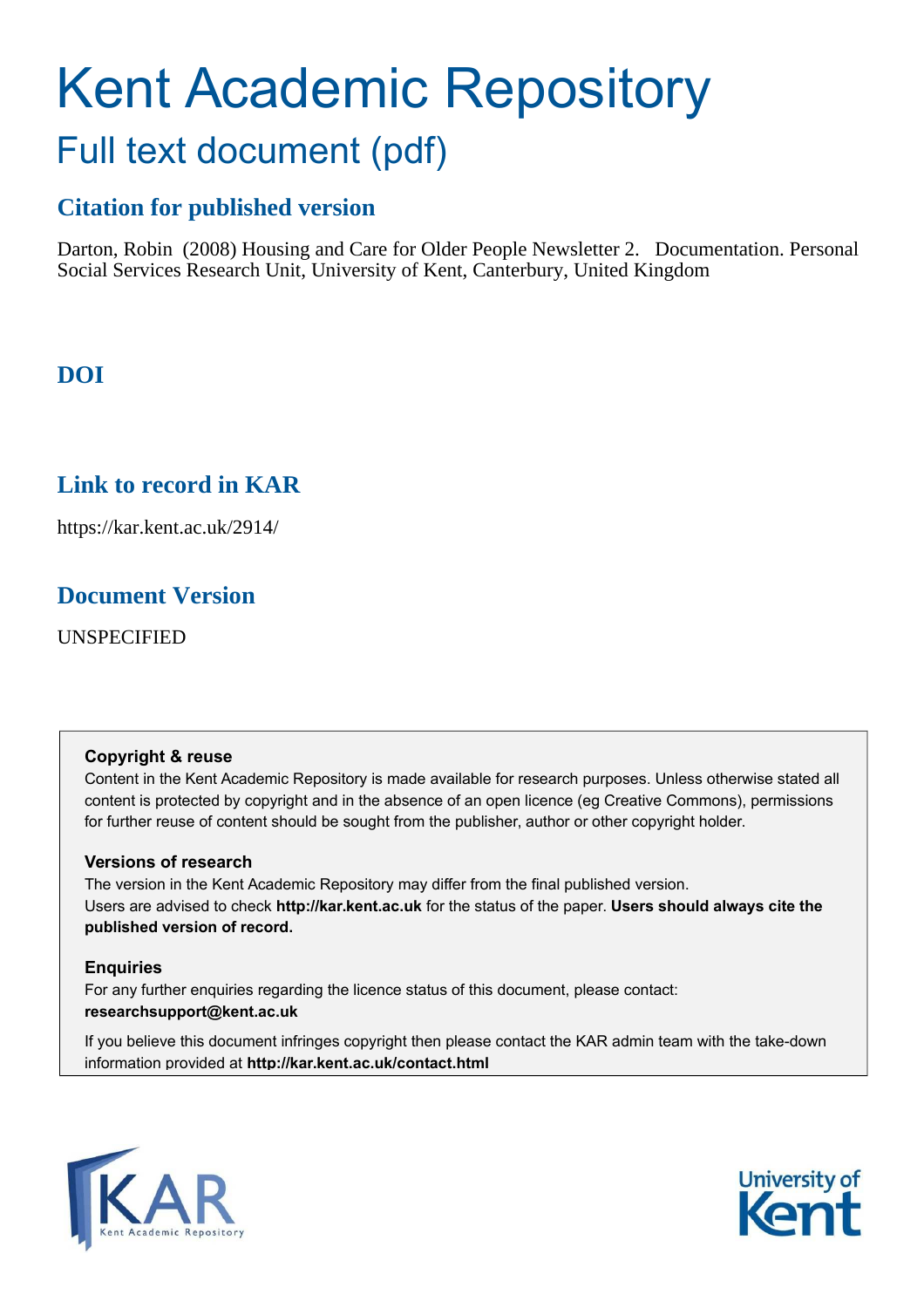## Housing and Care for PSSRU<br>Dider People Newsletter University of Kent Older People Newsletter

Number 2 January 2008

#### **THE EXTRA CARE HOUSING INITIATIVE**

The Extra Care Housing Fund was announced by the Department of Health in 2003 to develop innovative housing with care options for older people and stimulate effective local partnerships between health, social services and housing agencies and providers. The Fund provided  $f_s$ 87 million for local authority social services departments and housing associations to help create around 1,500 units of accommodation during 2004–2006, and a further  $f<sub>0</sub>60$  million during 2006–2008. Around 400 bids were submitted for these funds, and 61 were successful. The successful schemes include both new build and remodelled schemes, although some of the new-build schemes also involve the remodelling of existing buildings as part of the development.

#### **PSSRU EVALUATION**

The PSSRU is undertaking an evaluation of the new-build schemes funded in 2004–2006. The October 2006 issue of this newsletter outlined progress in developing the research. Since then, 15 of the 22 schemes have opened, and the research is well underway. An initial report (www.pssru.ac.uk/pdf/ dp2506\_2.pdf) and a summary of initial findings (www.pssru.ac.uk/pdf/ rs047.pdf) focusing on the first eight schemes that opened, are now available from the PSSRU website.

The evaluation is being conducted over the period from 2006–2010, to track the outcomes for the older people who move into the schemes. Inevitably, with such large-scale projects, a number of schemes have experienced delays, in some cases involving the complete re-design of the building. In order to have sufficient time to follow up the residents and to complete the analyses and prepare a final report, it has been agreed to restrict the main evaluation to the 19 schemes due to open by Summer 2008. Table 1 gives details of these schemes, and Figure 1 shows their locations.

Two main sets of information are being collected about people moving into the schemes. First, information is being collected on the demographic characteristics and care needs of residents. Second, new residents are being asked to complete a questionnaire about their expectations of extra care and their experiences of moving into the scheme, assisted, where necessary, by a local interviewer employed by the PSSRU. Six months and 18 months after moving in, further information is being collected to identify residents' current level of physical and mental functioning and their use of care services. In each case, the completion of the questionnaire is subject to the consent of the resident or their representative.

**Table 1: New Build Schemes – Opening Dates, Sizes and Tenure**

**Figure 1: New Build Schemes – Locations and Opening Dates**

|                                 | <b>Total</b><br>units | To rent | To buy |
|---------------------------------|-----------------------|---------|--------|
| Opened in 2006                  |                       |         |        |
| <b>Brighton &amp; Hove</b>      | 38                    | 38      | 0      |
| <b>East Riding</b>              | 39                    | 33      | 6      |
| <b>Enfield</b>                  | 48                    | 48      | 0      |
| <b>Havering</b>                 | 64                    | 59      | 5      |
| Northamptonshire                | 270                   | 122     | 148    |
| Peterborough                    | 40                    | 40      | 0      |
| <b>West Sussex (Horsham DC)</b> | 40                    | 30      | 10     |
| Opened in 2007                  |                       |         |        |
| <b>Blackburn with Darwen</b>    | 48                    | 40      | 8      |
| <b>Bradford</b>                 | 46                    | 32      | 14     |
| Darlington                      | 42                    | 42      | 0      |
| Ealing                          | 35                    | 35      | 0      |
| <b>Milton Keynes</b>            | 258                   | 100     | 158    |
| North Yorkshire                 | 39                    | 39      | 0      |
| Rotherham                       | 35                    | 22      | 13     |
| Wakefield                       | 45                    | 41      | 4      |
| Opening in 2008                 |                       |         |        |
| Derbyshire                      | 43                    | 20      | 23     |
| Hartlepool                      | 242                   | 97      | 145    |
| Stoke-on-Trent                  | 75                    | 50      | 25     |
| <b>West Sussex (Crawley BC)</b> | 39                    | 39      | 0      |